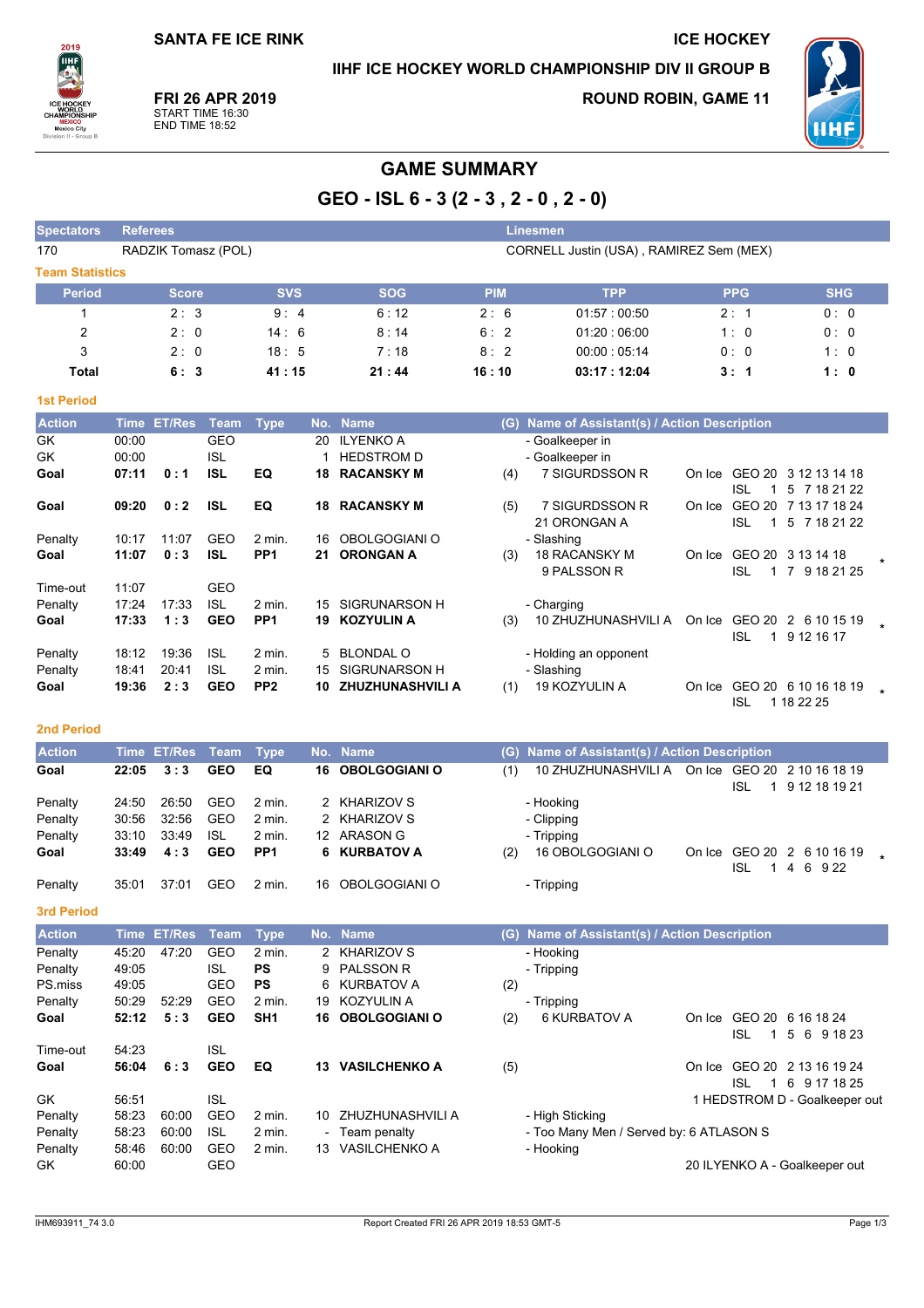# IIHF ICE HOCKEY WORLD CHAMPIONSHIP DIV II GROUP B



FRI 26 APR 2019 START TIME 16:30<br>END TIME 18:52

## **ROUND ROBIN, GAME 11**

**ICE HOCKEY** 



#### **Goalkeeper Records**

#### Team : GEO - Georgia

|  | Team: ISL - Iceland |
|--|---------------------|
|  |                     |

| l No. Name        | <b>SVS</b> | <b>MIP</b> | No. Name                | svs | <b>MIP</b> |
|-------------------|------------|------------|-------------------------|-----|------------|
| 20 ILYENKO Andrey | 41         | 60:00      | <b>HEDSTROM Dennis</b>  | 15  | 56:51      |
| AMBROLAVA Kakha   |            |            | 20 SIGURBERGSSON Snorri |     |            |

#### **Game Statistics**

| Team : GEO (w <u>hite)</u> |                              |   |          |                |                |             |          |          |       |          |                |                      |                        |             |
|----------------------------|------------------------------|---|----------|----------------|----------------|-------------|----------|----------|-------|----------|----------------|----------------------|------------------------|-------------|
|                            | Head Coach: SVANIDZE Roland  |   |          |                |                |             |          |          |       |          |                | <b>Shots on Goal</b> |                        |             |
| No. Pos.                   | <b>Name</b>                  | G | A        | P              | <b>PIM</b>     | $FO+$       | FO-      | $FO+/-$  | FO%   |          | $\overline{2}$ | 3                    | <b>OT</b><br><b>TS</b> | $+/-$       |
| 6 D                        | <b>KURBATOV Artem</b>        |   |          | 2              | 0              | 0           | 0        | 0        | 0.00  | 0        | 2              | 2                    | 4                      | $+1$        |
| 10 F                       | ZHUZHUNASHVILI Aleksandr +A  |   | 2        | 3              | 2              | 0           |          | 0        | 0.00  | 3        |                | 0                    | 4                      | $+1$        |
| F<br>16                    | <b>OBOLGOGIANI Oliver</b>    | 2 |          | 3              | 4              | 11          | 21       | $-10$    | 34.38 | 0        | $\overline{2}$ | 3                    | 5                      | $+3$        |
| 17 F                       | SHVETSOV Ivan                | 0 | 0        | 0              | 0              | 7           | 10       | -3       | 41.18 | 0        |                | 0                    |                        | $-1$        |
| E<br>19                    | KOZYULIN Artem +A            |   |          | $\overline{2}$ | $\overline{2}$ | $\mathbf 0$ | 3        | $-3$     | 0.00  | 2        |                |                      | 4                      | $+2$        |
| 7 F                        | <b>DUMBADZE Vitaly</b>       | 0 | 0        | 0              | 0              | 4           | 3        |          | 57.14 | 0        | $\mathbf{0}$   | 0                    | $\Omega$               | -1          |
| 13 F                       | <b>VASILCHENKO Alexander</b> |   | 0        |                | 2              | 0           | 0        | 0        | 0.00  | 0        | 0              |                      |                        | $-1$        |
| 14 F                       | <b>KOCHKIN Boris</b>         | 0 | $\Omega$ | $\Omega$       | $\Omega$       | 5           | 5        | $\Omega$ | 50.00 | 0        | $\mathbf{0}$   | $\Omega$             | $\Omega$               | -1          |
| 18 D                       | TSOMAIA Revaz +C             | 0 | 0        | 0              | 0              | 0           | 0        | 0        | 0.00  | 0        | 0              | 0                    | 0                      | $\mathbf 0$ |
| 24 F                       | <b>SHALUNOV Mikhail</b>      | 0 | $\Omega$ | $\Omega$       | $\Omega$       | $\Omega$    | $\Omega$ | $\Omega$ | 0.00  | 0        | $\mathbf{0}$   | $\Omega$             | $\Omega$               | $+1$        |
| 2 F                        | <b>KHARIZOV Semen</b>        | 0 | 0        | $\Omega$       | 6              | 0           |          | -1       | 0.00  | 1        | 0              | 0                    |                        | $+2$        |
| 3 D                        | <b>JEIRANASHVILI Giorgi</b>  | 0 | 0        | 0              | 0              | 0           | 0        | 0        | 0.00  | 0        | $\mathbf{0}$   | 0                    | 0                      | $-1$        |
| F<br>5                     | <b>GONGADZE Zaza</b>         | 0 | 0        | $\Omega$       | 0              | 0           | $\Omega$ | $\Omega$ | 0.00  | $\Omega$ | $\mathbf{0}$   | 0                    | $\Omega$               | 0           |
| 12 D                       | <b>MINASIANI Davit</b>       | 0 | 0        | 0              | 0              | $\mathbf 0$ | 0        | 0        | 0.00  | 0        |                | 0                    |                        | $-1$        |
| F<br>15                    | <b>VEDYAPIN Temuri</b>       | 0 | $\Omega$ | $\Omega$       | $\Omega$       | $\mathbf 0$ | $\Omega$ | $\Omega$ | 0.00  | 0        | $\mathbf{0}$   | $\Omega$             | $\Omega$               | $\mathbf 0$ |
| 1 GK                       | AMBROLAVA Kakha              | 0 | 0        | 0              | 0              |             |          |          |       | 0        | 0              | 0                    | 0                      |             |
| 20 GK                      | ILYENKO Andrey (BP)          | 0 | 0        | $\Omega$       | 0              |             |          |          |       |          | $\mathbf{0}$   | 0                    | 0                      |             |
| Total                      |                              | 6 | 5        | 11             | 16             | 27          | 43       | $-16$    | 38.57 | 6        | 8              |                      | 21                     |             |

### Team : ISL (blue)

|                 | Head Coach: KOLEK Vladimir  |                         |          |                |            |                |             |          |       |              | <b>Shots on Goal</b> |                |                        |                        |
|-----------------|-----------------------------|-------------------------|----------|----------------|------------|----------------|-------------|----------|-------|--------------|----------------------|----------------|------------------------|------------------------|
| No. Pos.        | <b>Name</b>                 | G                       | А        | P              | <b>PIM</b> | FO+            | FO-         | FO+/-    | FO%   |              | $\overline{2}$       | 3              | <b>TS</b><br><b>OT</b> | $+/-$                  |
| 7 F             | SIGURDSSON Robert +A        | 0                       | 2        | $\overline{2}$ | 0          | 2              |             | 1        | 66.67 | 1            | 1                    | 2              |                        | $+2$<br>4              |
| D<br>9          | PALSSON Robert +A           | 0                       |          |                | 0          | $\Omega$       | 0           | 0        | 0.00  | 0            | 0                    | 2              |                        | $\overline{c}$<br>$-3$ |
| 12<br>D         | <b>ARASON Gunnar</b>        | 0                       | 0        | 0              | 2          | 0              | 0           | 0        | 0.00  | 0            | 0                    | 0              |                        | $-1$<br>0              |
| 18 F            | RACANSKY Miloslav (BP)      | $\overline{\mathbf{c}}$ |          | 3              | 0          | 11             | 6           | 5        | 64.71 | 2            | 3                    |                |                        | 6<br>$-1$              |
| 21 F            | <b>ORONGAN Axel</b>         |                         |          | $\overline{2}$ | $\Omega$   | $\overline{2}$ |             |          | 66.67 | 5            |                      |                |                        | $\overline{7}$<br>$+1$ |
| 5 D             | <b>BLONDAL Orri</b>         | 0                       | 0        | 0              | 2          | 0              | 0           | 0        | 0.00  | 0            | 0                    | 0              |                        | 0<br>$+1$              |
| F<br>15         | <b>SIGRUNARSON Hafthor</b>  | 0                       | 0        | 0              | 4          | 0              | 0           | $\Omega$ | 0.00  | $\mathbf{1}$ | 3                    |                |                        | 5<br>$\mathbf 0$       |
| F<br>19         | <b>MIKAELSSON Andri</b>     | 0                       | $\Omega$ | 0              | $\Omega$   | $\Omega$       | 0           | 0        | 0.00  | 0            |                      |                |                        | $\overline{2}$<br>$-1$ |
| D<br>22         | THORSTEINSSON Sigurdur      | 0                       | $\Omega$ | 0              | 0          | 0              | 0           | $\Omega$ | 0.00  | 0            |                      | 0              |                        | $+2$                   |
| 23 F            | <b>LEIFSSON Johann</b>      | 0                       | 0        | 0              | $\Omega$   | 13             | 8           | 5        | 61.90 | 0            | $\Omega$             | 3              |                        | 3<br>$-1$              |
| 10 D            | <b>ARASON Vignir</b>        | 0                       | 0        | 0              | 0          | 0              | 0           | 0        | 0.00  |              | 0                    | 0              |                        | 0                      |
| 13 F            | <b>KRISTINSSON Kristjan</b> | 0                       | $\Omega$ | $\Omega$       | 0          | $\mathbf 0$    | $\Omega$    | $\Omega$ | 0.00  | $\mathbf{1}$ |                      | $\overline{2}$ |                        | $\mathbf 0$<br>4       |
| D<br>16         | <b>ANDRESSON Ulfar</b>      | 0                       | $\Omega$ | $\Omega$       | $\Omega$   | $\Omega$       | 0           | $\Omega$ | 0.00  | 0            | $\Omega$             |                |                        | $\mathbf 0$            |
| F<br>17         | <b>JOHANNESSON Bjarki</b>   | 0                       | $\Omega$ | 0              | 0          | 6              | 4           | 2        | 60.00 | 0            | 2                    |                |                        | 3<br>$-1$              |
| 25 D            | JONSSON Ingvar +C           | 0                       | $\Omega$ | $\Omega$       | $\Omega$   | $\Omega$       | $\Omega$    | $\Omega$ | 0.00  | $\mathbf 1$  |                      |                |                        | 3<br>$-1$              |
| 4 F             | <b>KNUTSSON Aron</b>        | 0                       | 0        | 0              | 0          | 0              | 0           | 0        | 0.00  | 0            | 0                    | 0              |                        | 0<br>0                 |
| F<br>6          | <b>ATLASON Solvi</b>        | 0                       | 0        | 0              | $\Omega$   | 9              |             | 2        | 56.25 | 0            | 0                    | $\overline{c}$ |                        | $-2$<br>2              |
| F<br>8          | <b>GUDNASON Falur</b>       | 0                       | 0        | 0              | 0          | 0              | $\mathbf 0$ | 0        | 0.00  | 0            | 0                    | 0              |                        | 0<br>0                 |
| F<br>14         | <b>ARNASON Kristjan</b>     | 0                       | $\Omega$ | 0              | 0          | $\mathbf{0}$   | $\Omega$    | $\Omega$ | 0.00  | 0            | $\mathbf 0$          | 0              |                        | $\mathbf 0$<br>0       |
| 1 GK            | <b>HEDSTROM Dennis</b>      | 0                       | $\Omega$ | 0              | 0          |                |             |          |       | 0            | $\Omega$             | 0              |                        | $\Omega$               |
| <b>GK</b><br>20 | <b>SIGURBERGSSON Snorri</b> | 0                       | 0        | 0              | 0          |                |             |          |       |              | 0                    | 0              |                        | 0                      |
| Total           |                             | 3                       | 5        | 8              | 8          | 43             | 27          | 16       | 61.43 | 12           | 14                   | 18             | 44                     |                        |